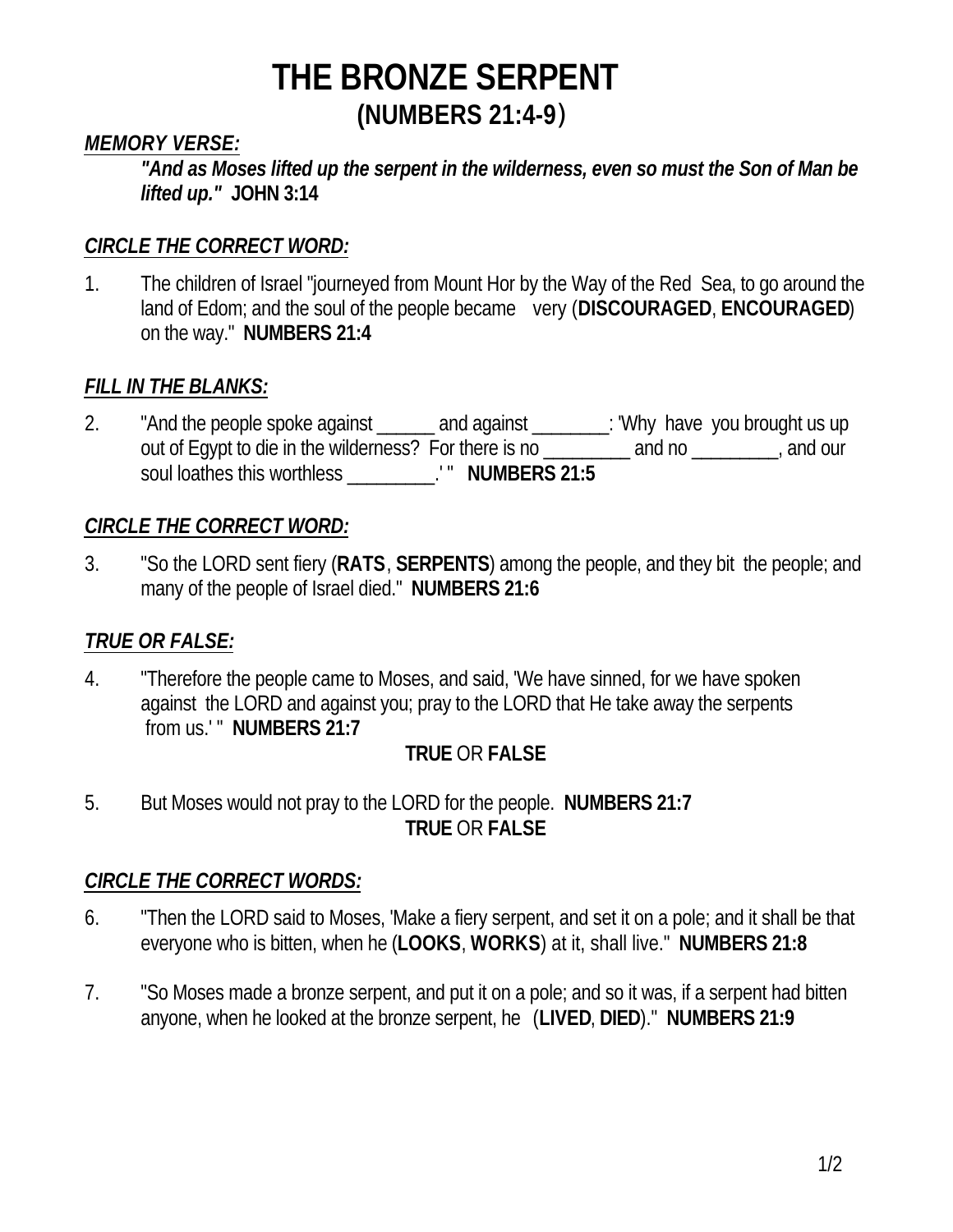#### *MEMORY VERSE:*

*"And as Moses lifted up the serpent in the wilderness, even so must the Son of Man be lifted up."* **JOHN 3:14**

### *FILL IN THE BLANKS:*

- 1. The children of Israel "journeyed from Mount Hor by the Way of the Red Sea, to go around the land of Edom; and the soul of the people became very \_\_\_\_\_\_\_\_\_\_\_\_\_\_ on the way." **NUMBERS 21:4**
- 2. "And the people spoke against \_\_\_\_\_\_ and against \_\_\_\_\_\_\_\_: 'Why have you brought us up out of Egypt to die in the wilderness? For there is no \_\_\_\_\_\_\_\_\_ and no \_\_\_\_\_\_\_\_\_, and our soul loathes this worthless \_\_\_\_\_\_\_\_\_.' " **NUMBERS 21:5**
- 3. "So the LORD sent fiery entitled among the people, and they bit the people; and many of the people of Israel died." **NUMBERS 21:6**

#### *UNDERLINE THE CORRECT ANSWER:*

- 4. "Therefore the people came to Moses, and said,..." **NUMBERS 21:7**
	- a. we have sinned
	- b. we have spoken against the LORD and against you
	- c. pray to the LORD that He take away the serpents from us
	- d. all of the above

## *TRUE OR FALSE:*

5. But Moses would not pray to the LORD for the people. **NUMBERS 21:7 TRUE** OR **FALSE**

#### *CIRCLE THE CORRECT WORD:*

6. "Then the LORD said to Moses, 'Make a fiery serpent, and set it on a pole; and it shall be that everyone who is bitten, when he (**LOOKS**, **WORKS**) at it, shall live." **NUMBERS 21:8**

#### *FILL IN THE BLANK:*

7. "So Moses made a bronze serpent, and put it on a pole; and so it was, if a serpent had bitten anyone, when he looked at the bronze serpent, he \_\_\_\_\_\_\_\_\_\_." **NUMBERS 21:9**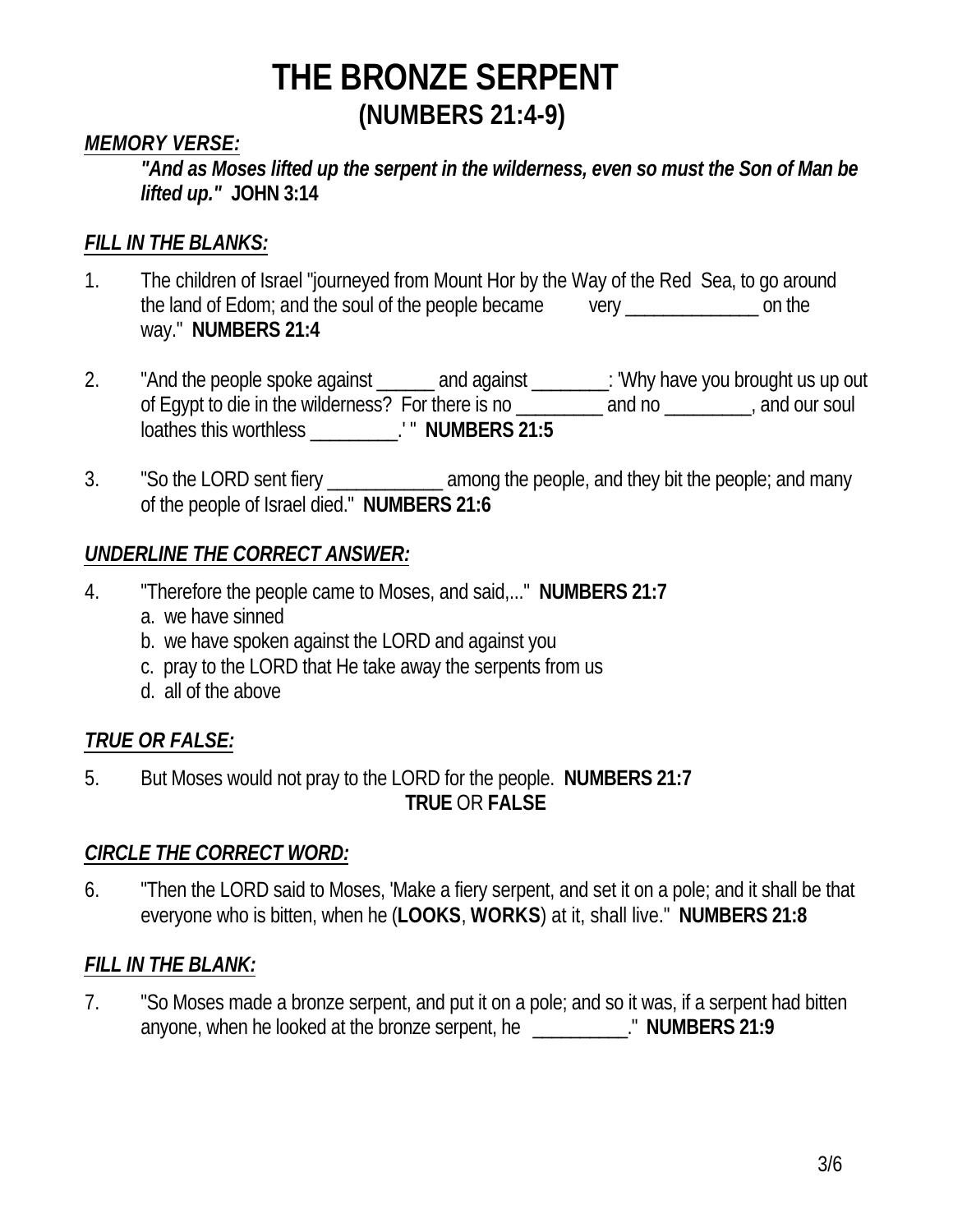

"And the LORD sent fiery serpents among the people, and they bit the people; and much people of Israel died." **NUMBERS 21:6**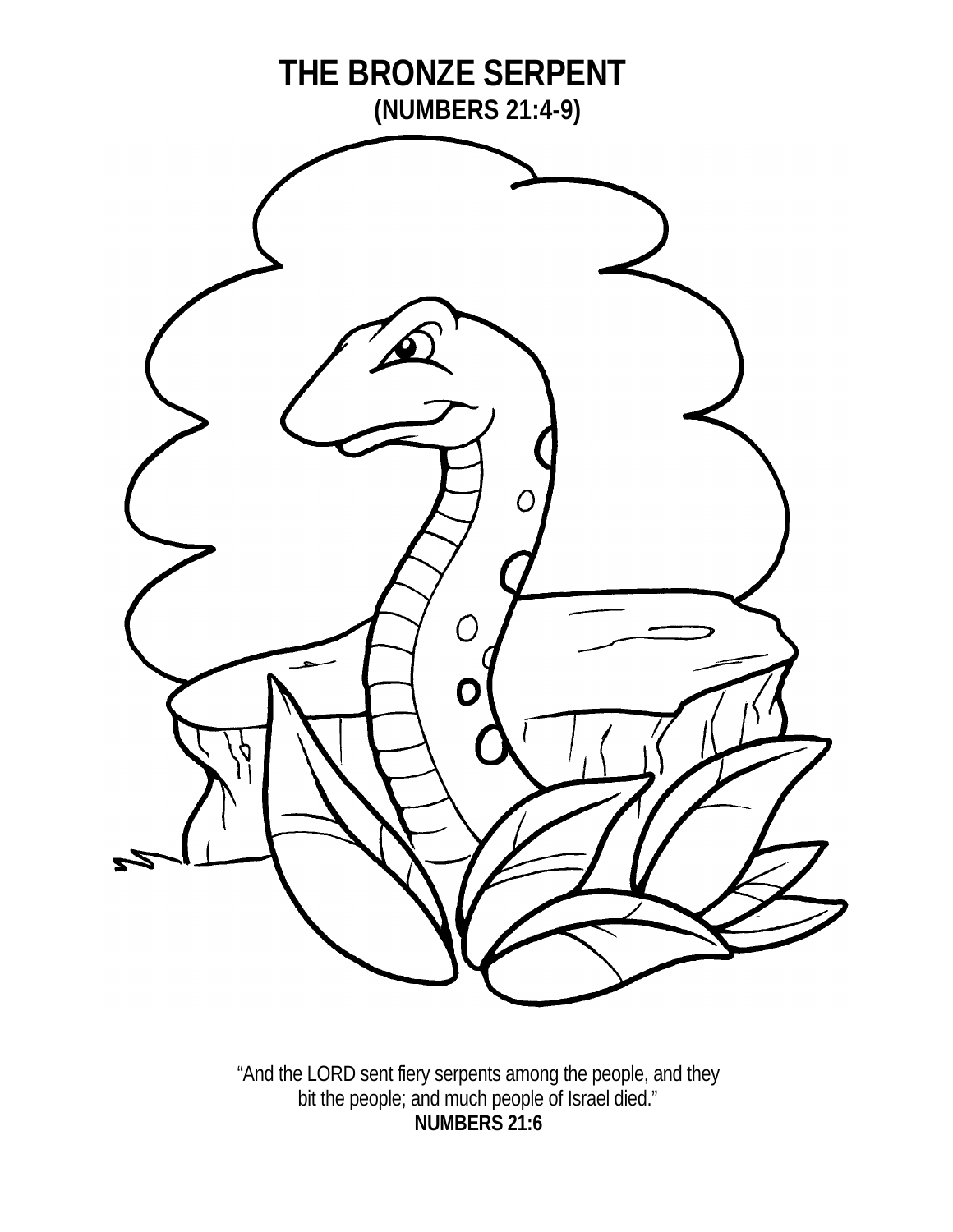B D E K O O L H C R K Q L V J Y U H H L P I A C B C D S M E N W N Z N J O W Q D R J T A A M L O R D T V N E B E E F Z W H J S E H T A O L Z T N A S L L N G I V B Q P I K N Q N D Z M S N V Q I Z E W E I O A I E O Z G V T A U S Z F O R R H S S D E G A R U O C S I D Y B M E K R B A M A G K J T E Y M P S B Q Q Q G N D K T A Y O L J D Z I Y F T M E Q E N A F S H S E R P E N T S J J R R V V G R F P E H Y G P B Z P P M O E E E L O P L F Z B Z I I S J U

**BREAD LOOKED PRAYED BRONZE LORD SERPENTS DISCOURAGED MOSES SINNED LOATHES POLE**

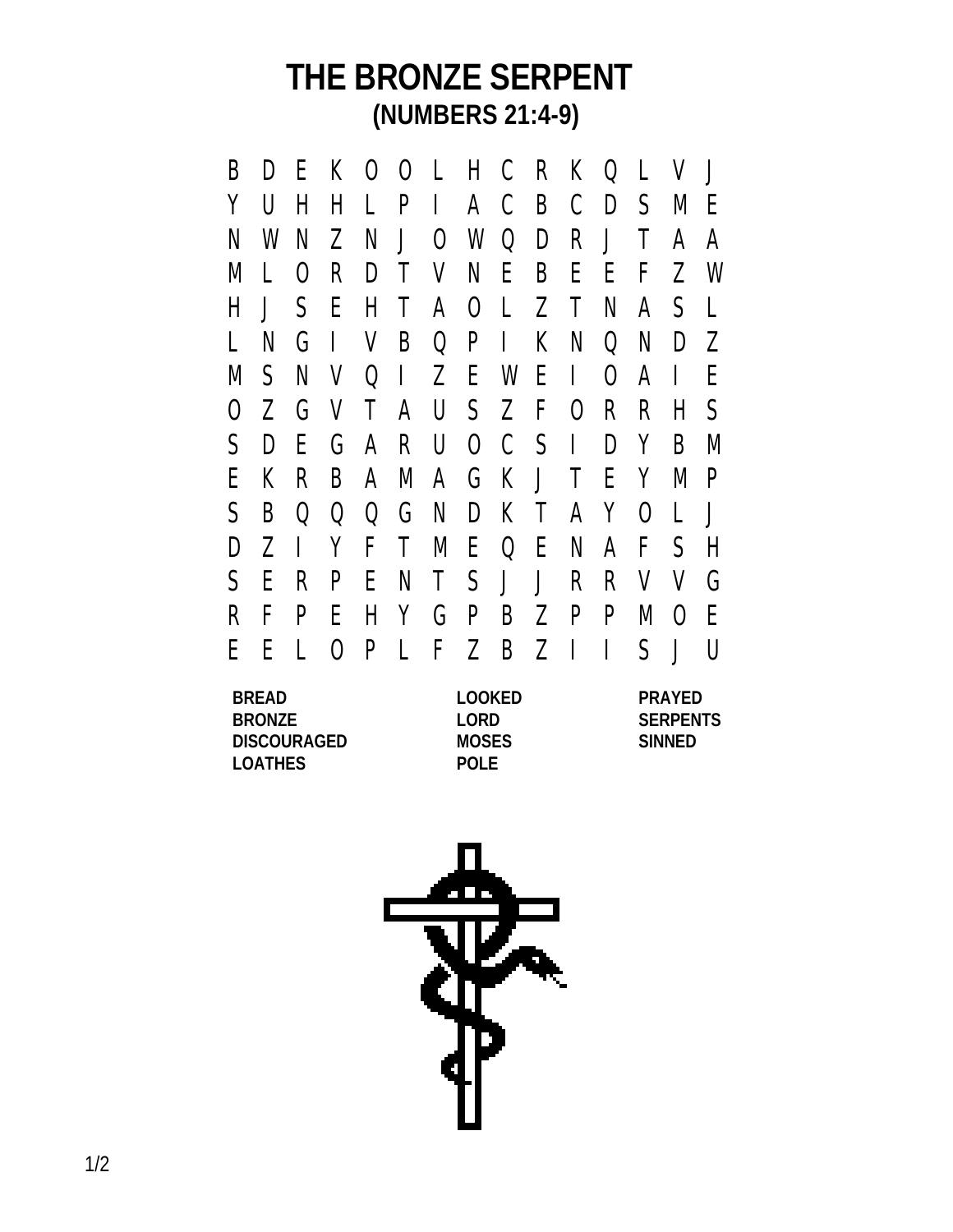G E P R Z Z J Z B A J Q K S G C S F W D M Y M X O M W E H U T T I S D C V L Q Y B G B D W F D M F P R A Y E D H Y Y N S P M R O D M Y E V U A H E I V R K H I M M O B S H I J D N T A T P E V I L P S U L Q O L Q Q S W I N U T I A D E K O O L W H H K I S T C O T I R Y G B E W O V X N V S W L Q N Q O D E S B W G S L I U S G V S P O L E L S U N R B A E E W R U E K G R V H V A I N E R W P Z C H W F A J B B V J T P S T H D S A N F Z T Z Y D M Y S R N Y S L A I Q Q O G U H A O X D G K N N E O B E L U C R P M E K O A D W O P B G W A Q P R A B P N P T D L K P T V U P D E A D U B P L N K Y O K M M B L S Y R P L V J T Z F E A B F M R Q N E A P F O G V C I N Z F J N C O J E N U H O T S J S D A C D N T N Y T J K N Y D T A W T Q P D L T R K Q S Q D S G C M L L P B G S P Z O C A O H M U W W H V A U U A H

| <b>BREAD</b>       | <b>LOATHES</b> | <b>POLE</b>     |
|--------------------|----------------|-----------------|
| <b>BRONZE</b>      | LOOKED         | <b>PRAYED</b>   |
| <b>DISCOURAGED</b> | LORD.          | <b>SERPENTS</b> |
| l IVF.             | <b>MOSES</b>   | SINNED          |